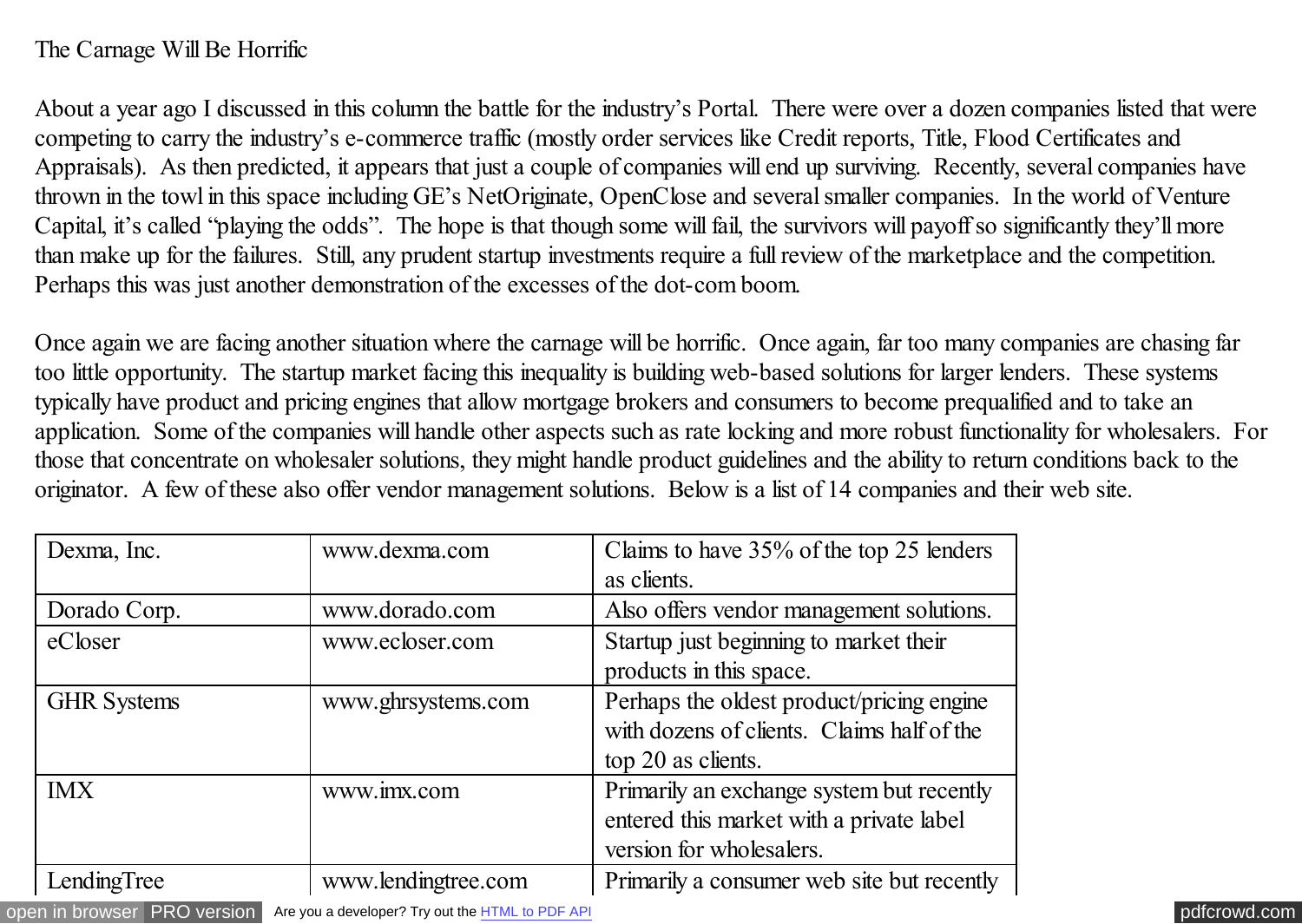|                               |                    | entered this market with their Lend-X<br>offering                                               |
|-------------------------------|--------------------|-------------------------------------------------------------------------------------------------|
| <b>LION</b>                   | www.lioninc.com    | Started as a broker solution but now offers<br>LoanCAT for this market.                         |
| Loan Trader, Inc.             | www.loantrader.com | Started as a loan exchange and recently<br>introduced to this market LTMS for<br>wholesalers    |
| mortgagebot.com               | www.bot2b.com      | Offers complete solution for retail lenders<br>- not wholesale.                                 |
| nCommand                      | ww.ncommand.com    | Currently for sale. Emphasizes vendor<br>management for lenders.                                |
| <b>OpenClose Technologies</b> | www.openclose.com  | Now only concentrating on this market<br>after closing it's multi-lender marketplace<br>system. |
| Sollen Technologies           | www.sollen.com     | Startup in this market now marketing their<br>products.                                         |
| Ultraprise Corp.              | www.ultraprise.com | Recently entered this market after starting<br>a loan exchange system.                          |
| Xpede                         | www.xpede.com      | Startup where FirstUnion is their first<br>client.                                              |

There are about 150 large retail lenders and wholesalers in the market that might purchase these types of systems. The largest of these have developed their own solutions like Countrywide, Wells Fargo and Flagstar. Companies that build their own solutions would be removed from the prospect list - they probably account for 25% in terms of number of companies but more importantly, probably 80% of the loan volume. In this marketplace, 25% of these companies handle about 80% of the volume. Because many of these technology vendors earn their revenue on each loan sent through their system, the real market opportunity is fairly small.

Most of these firms rely on these per loan fees and when asked, many are targeting the \$50-\$75 range per loan. Historically, lenders have never spent this much per loan on automating their systems. While these solutions have real benefits for a lender, the costs may